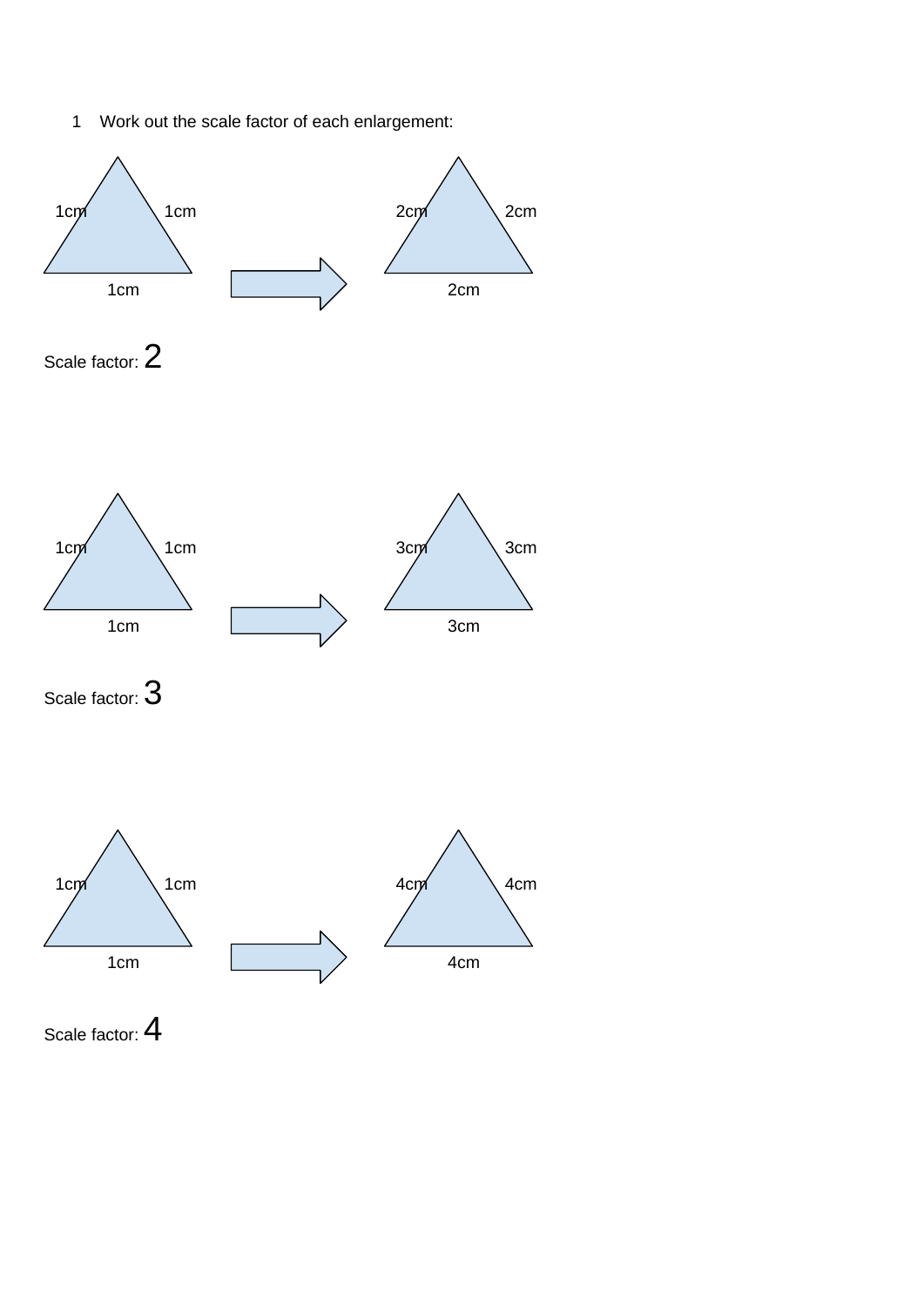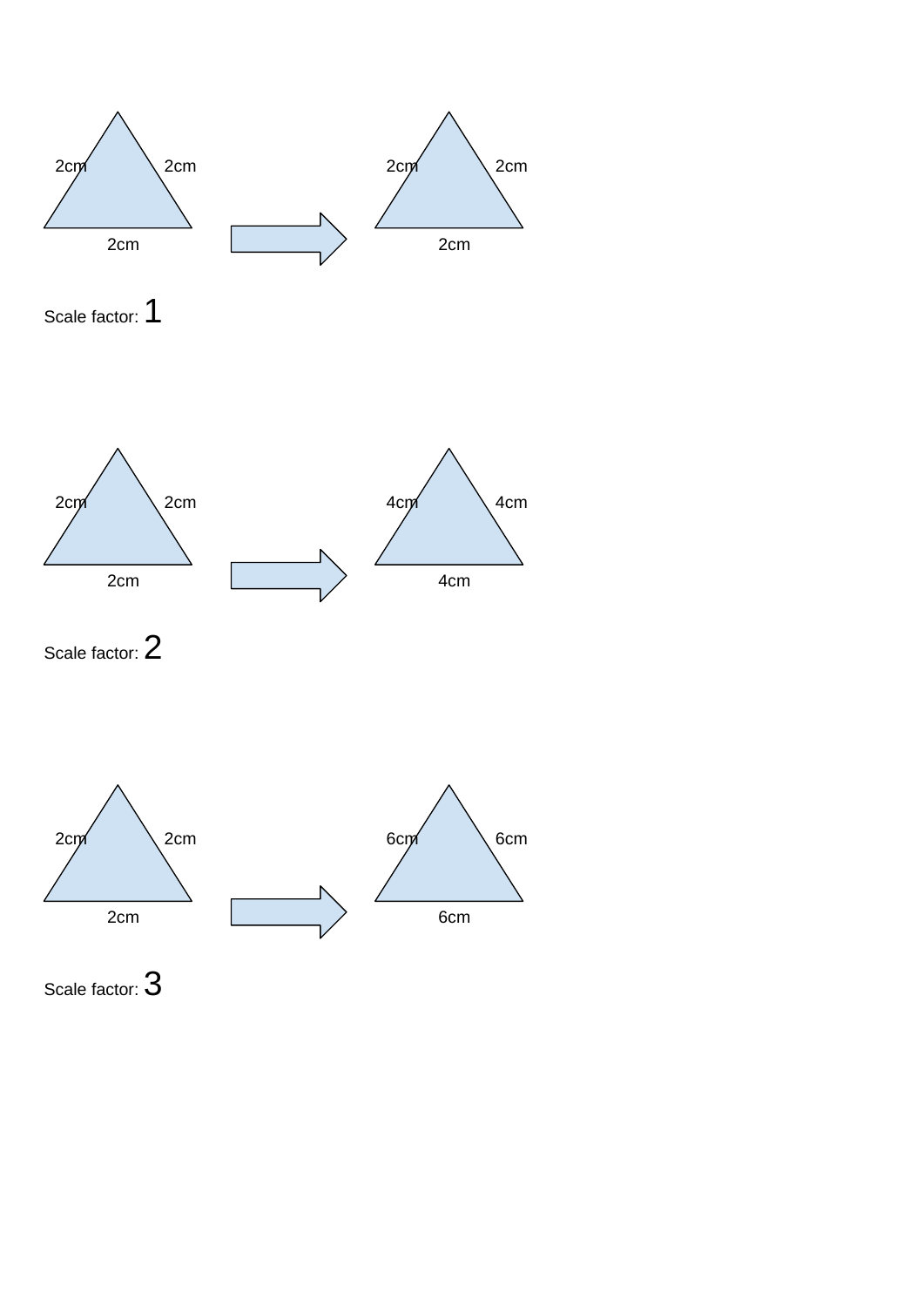

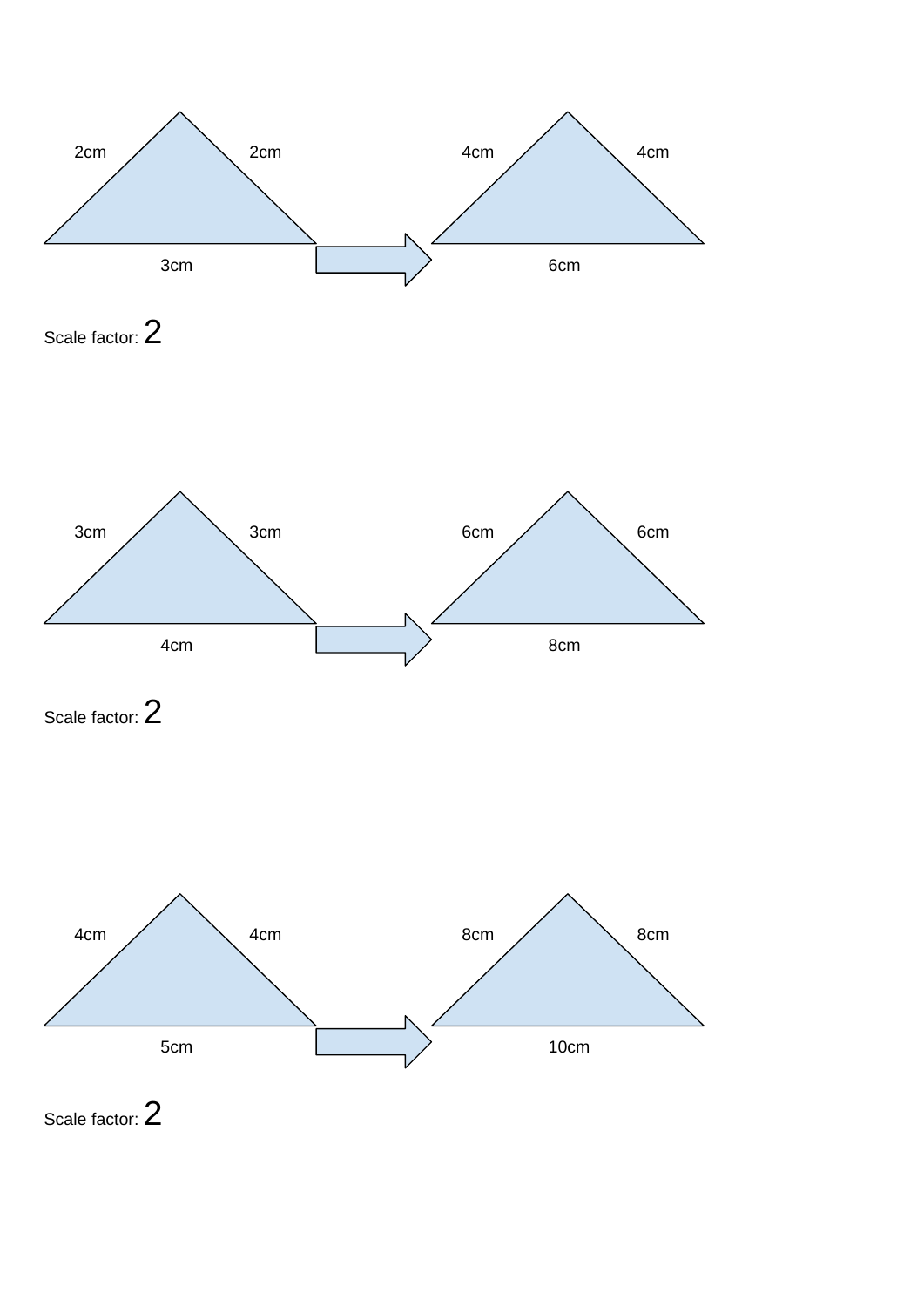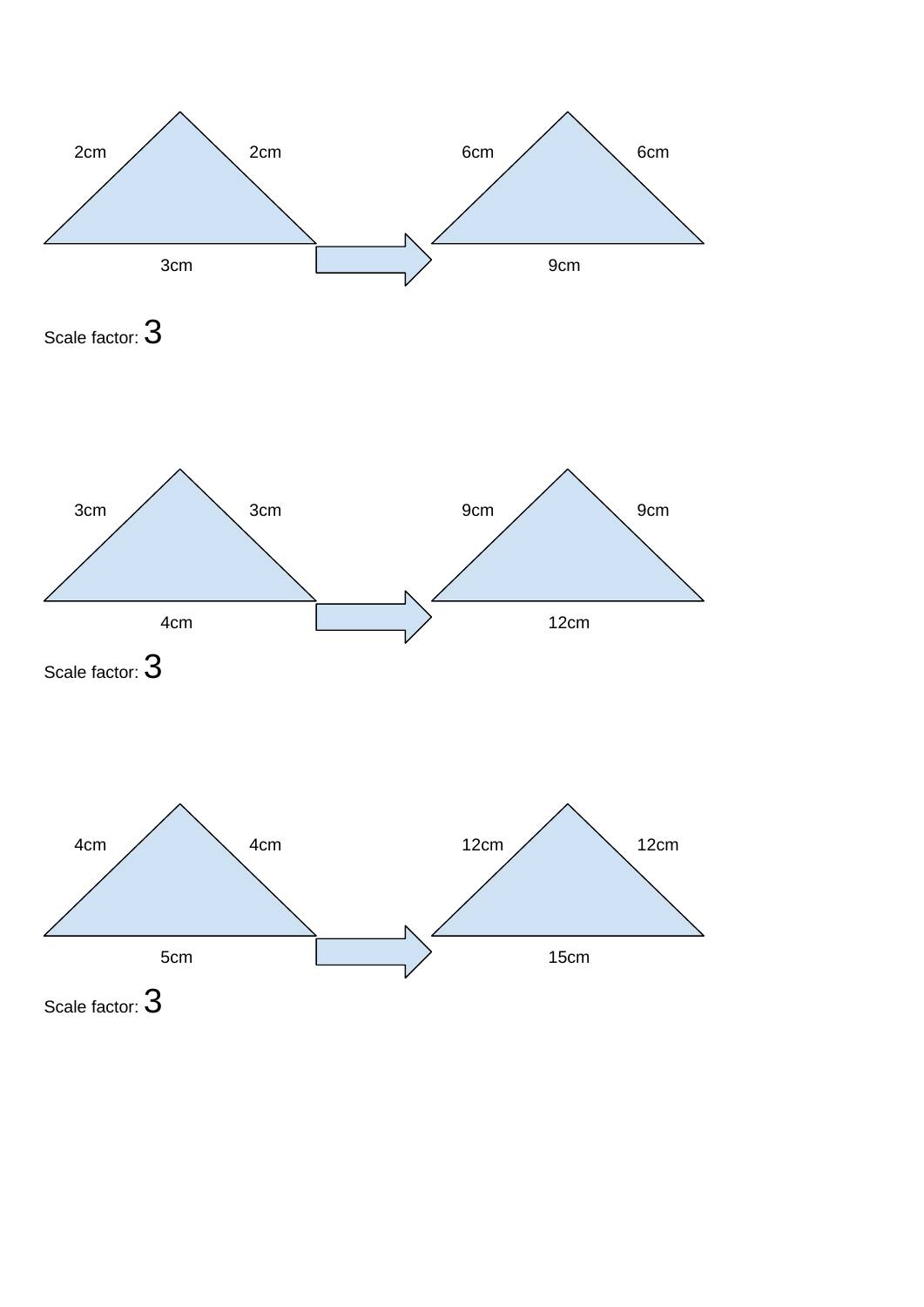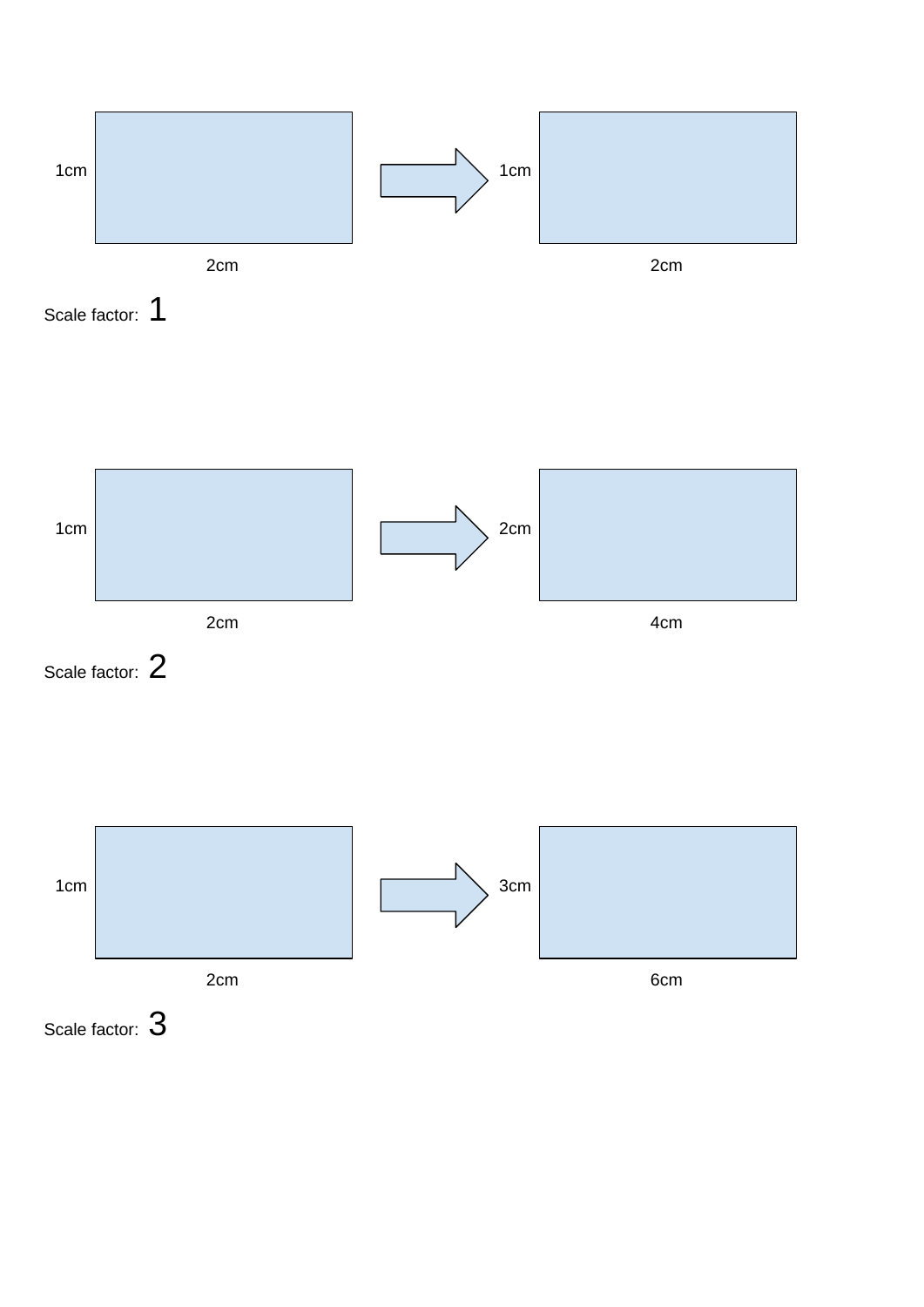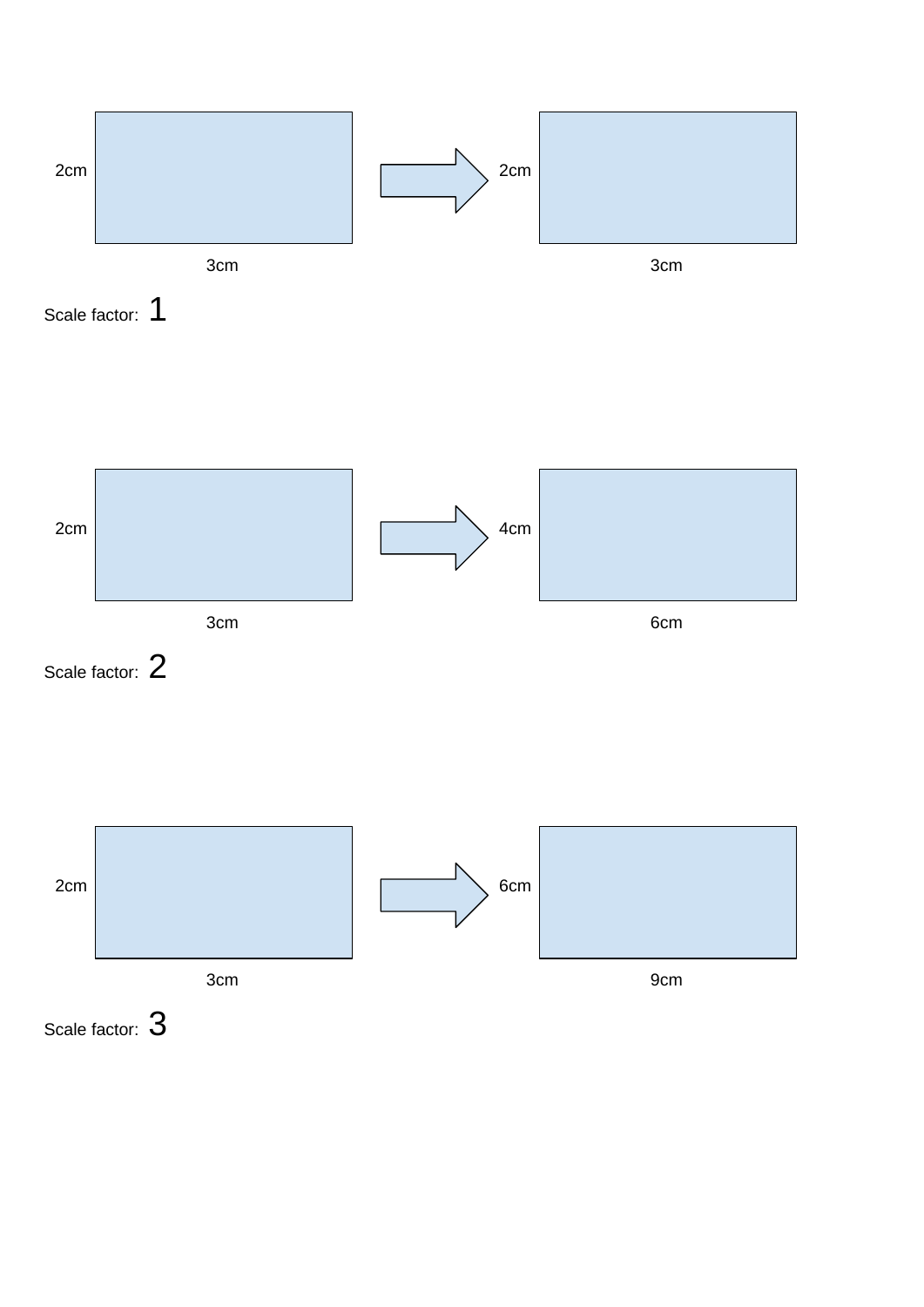# 2. The scale factor of each enlargement is 2. Work out the missing lengths:

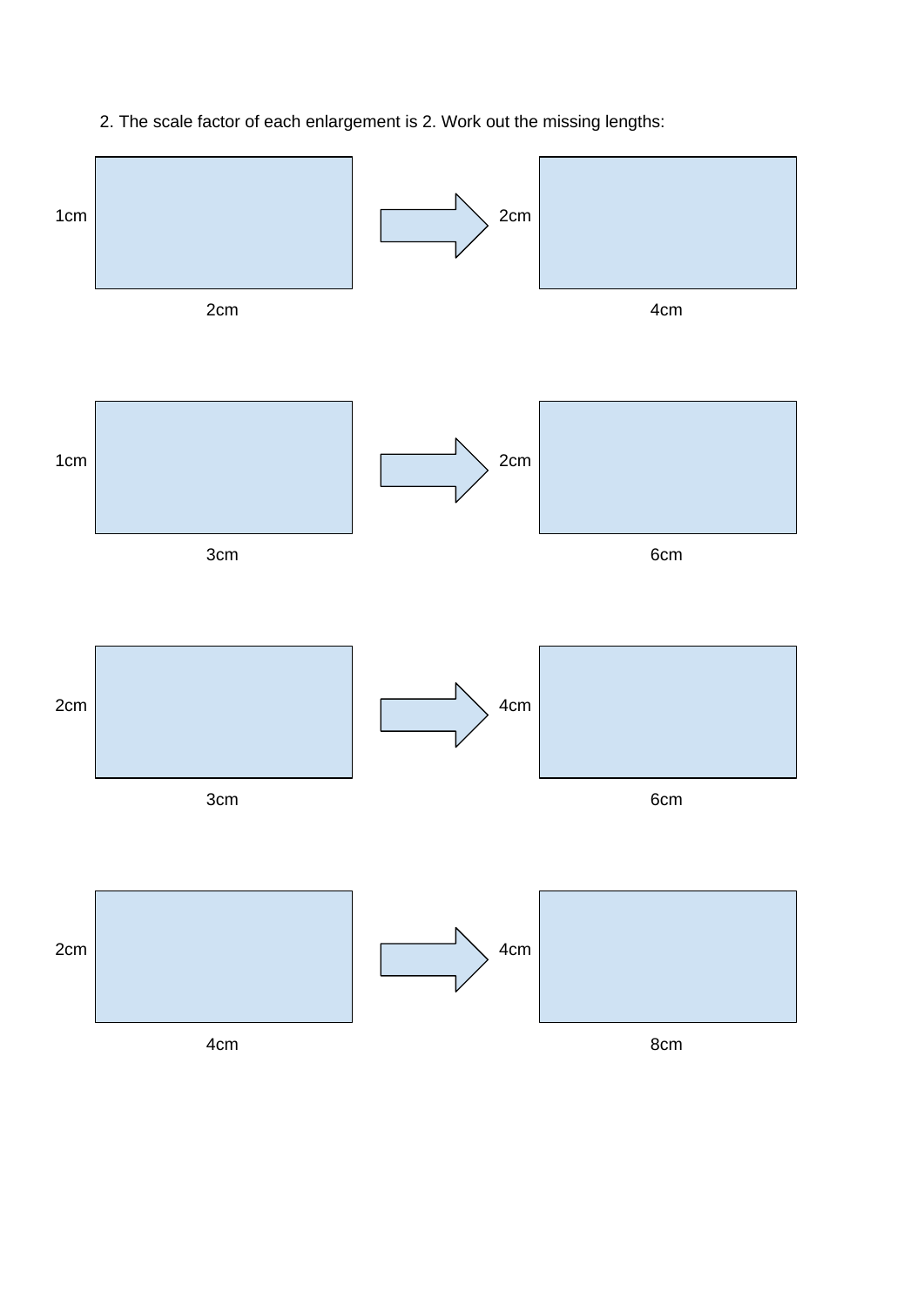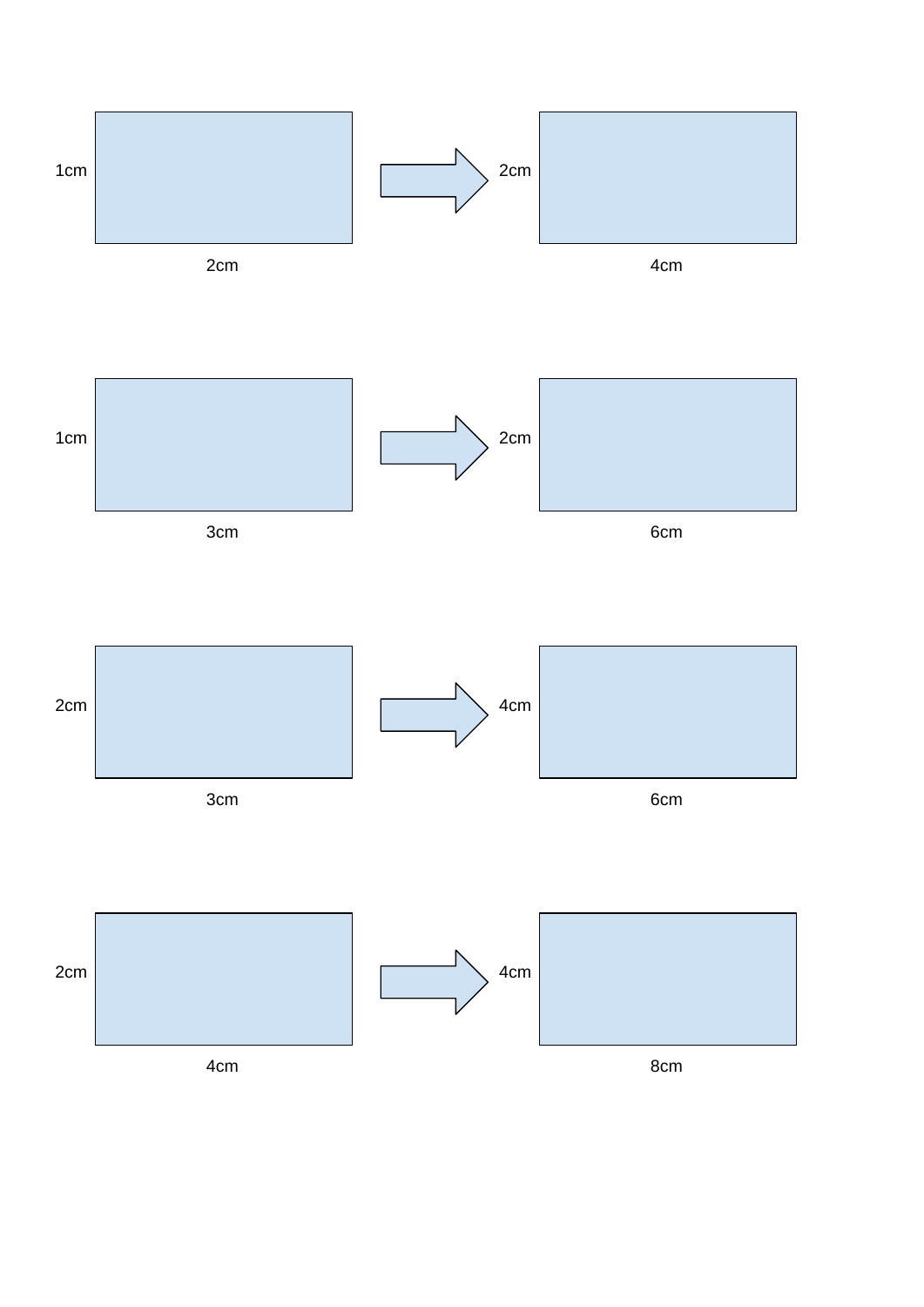

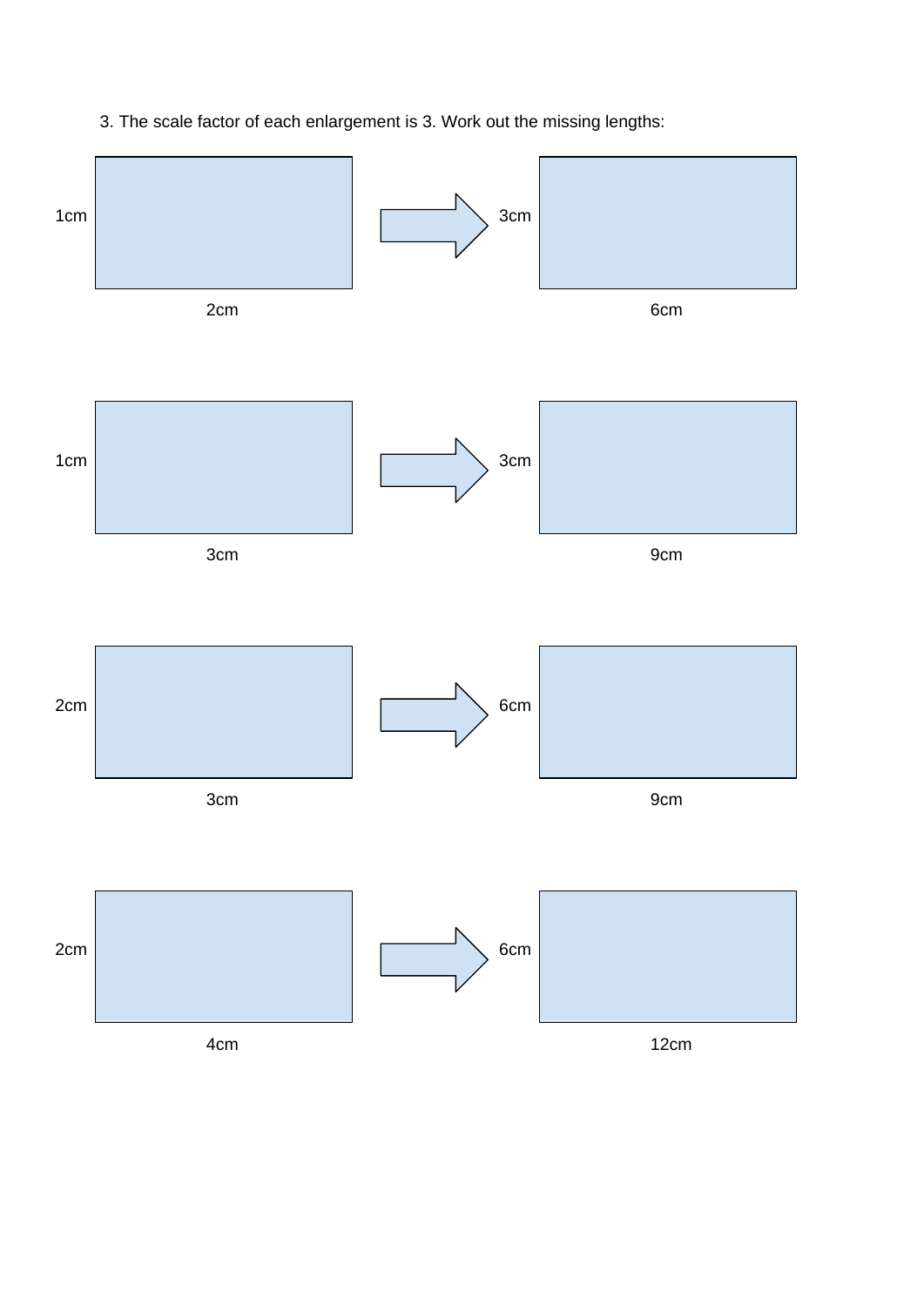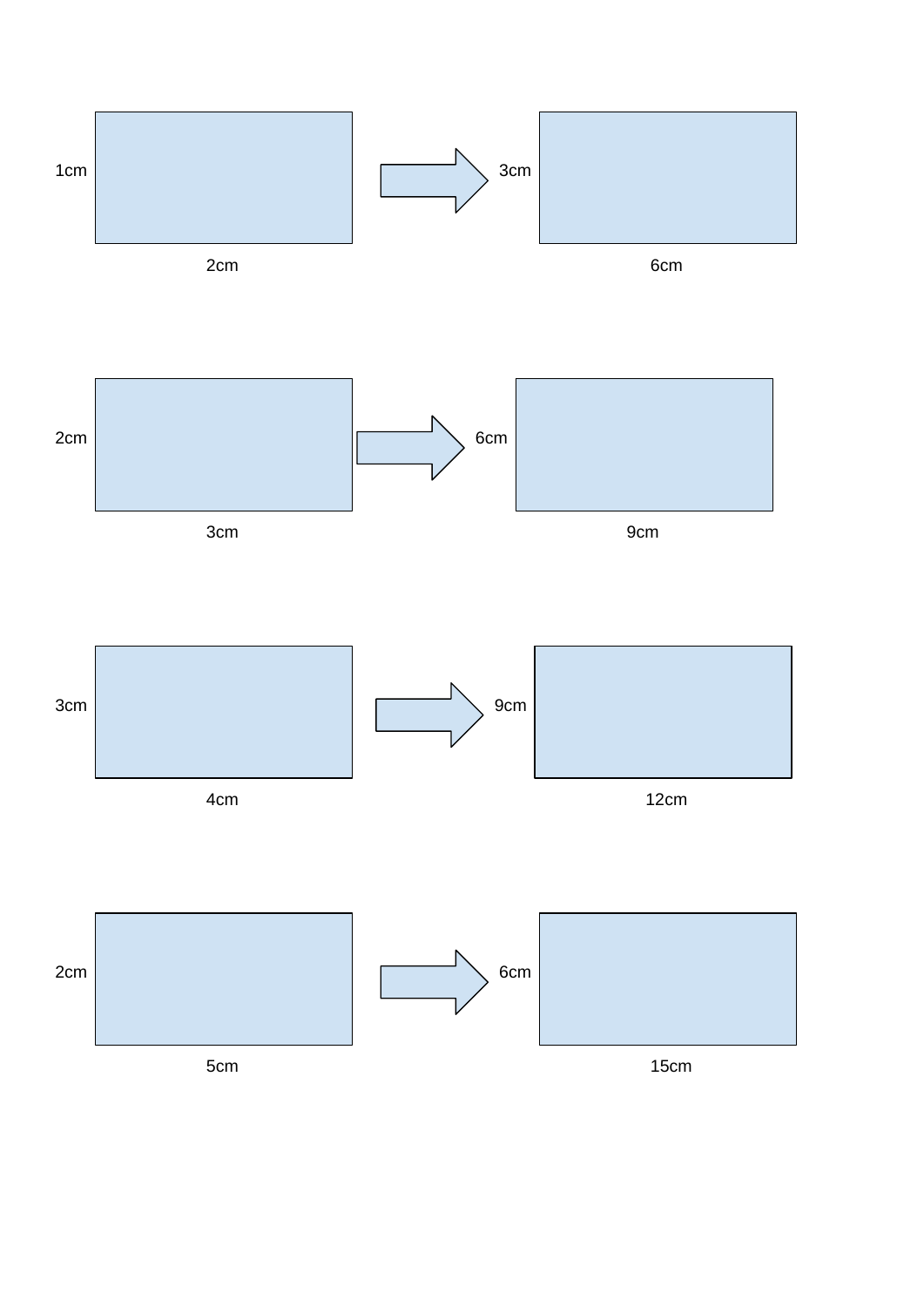# 4. Work out the scale factor of each enlargement.

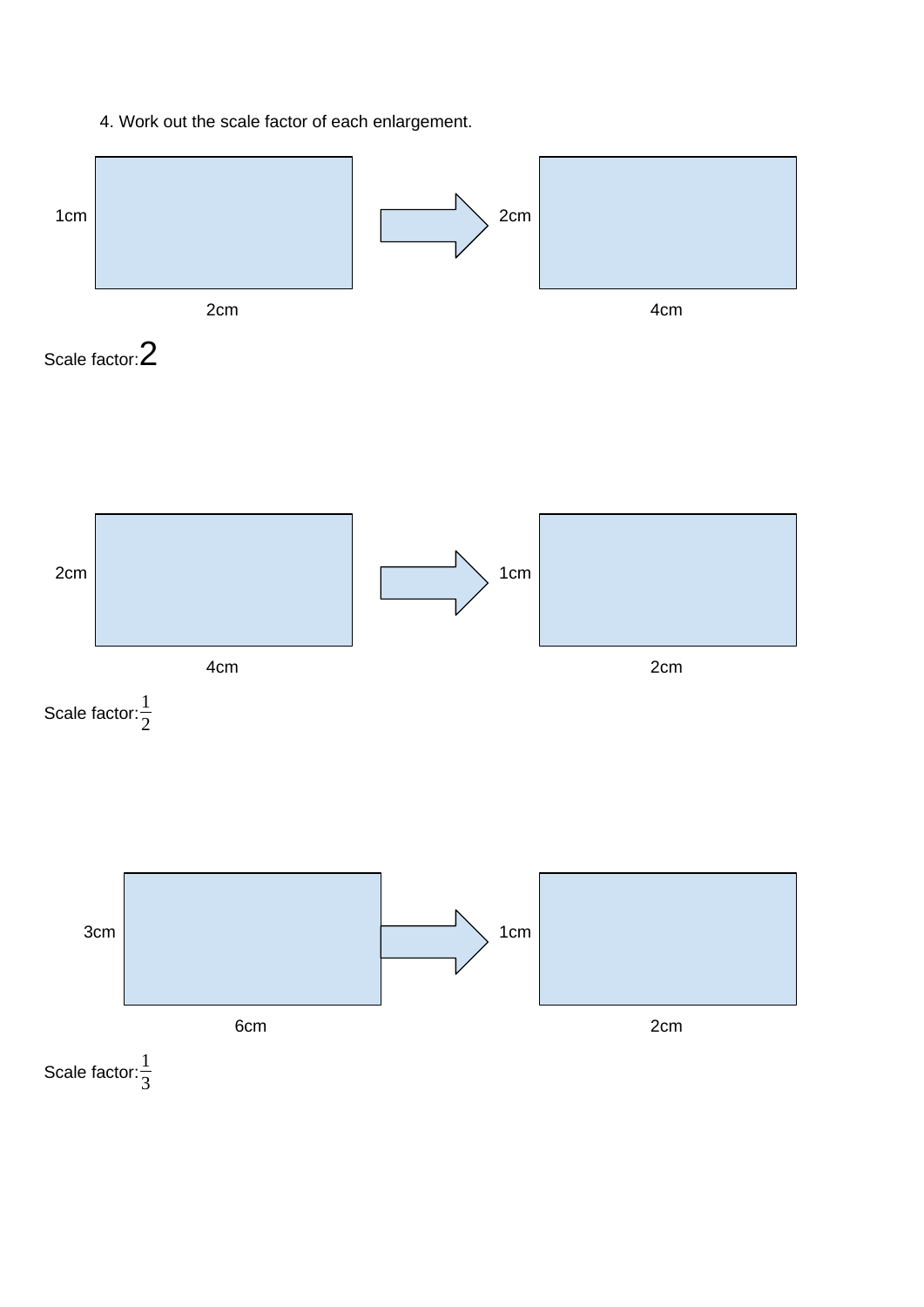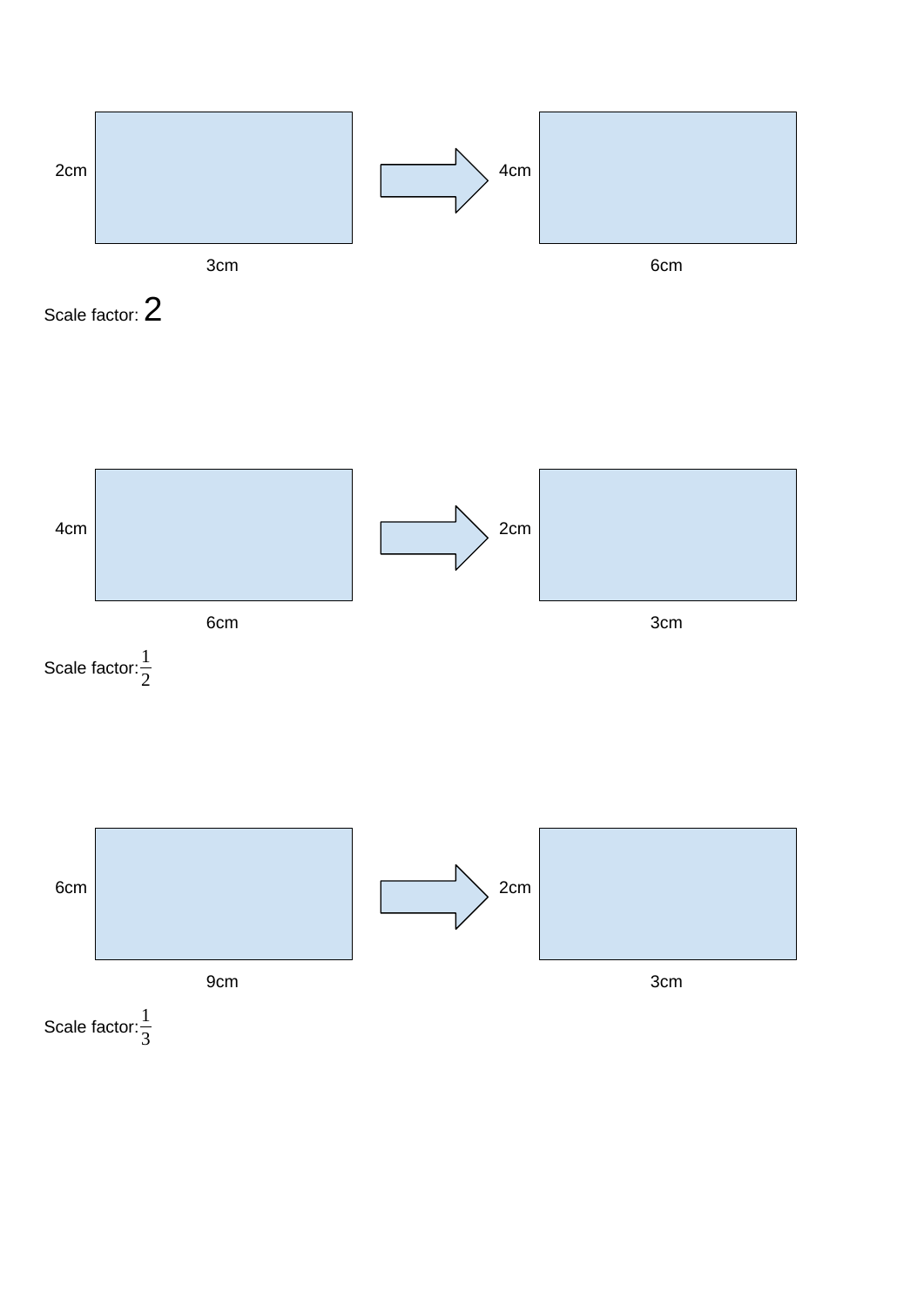5. The scale factor of each enlargement is  $\frac{1}{2}$ . Work out the missing lengths:

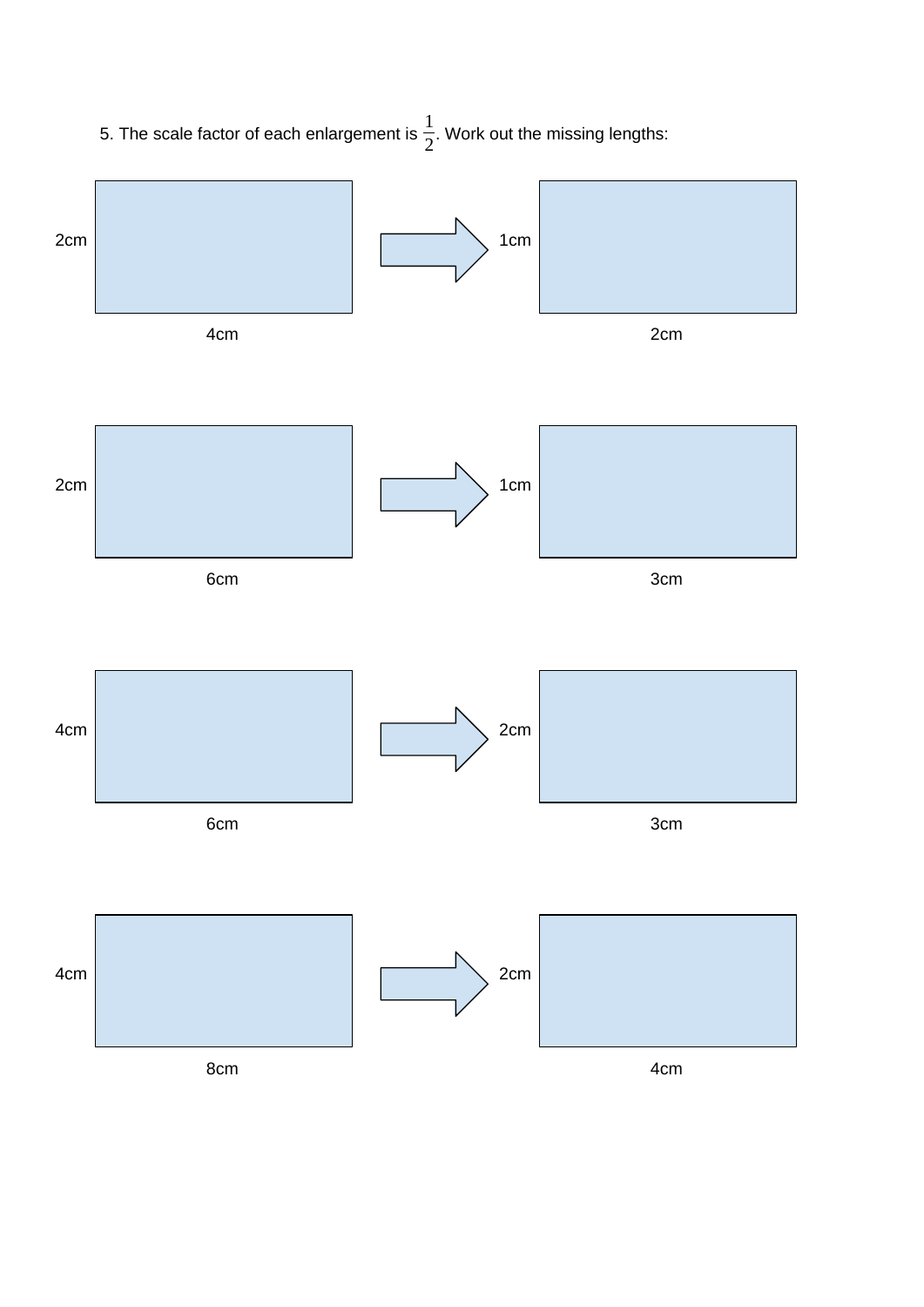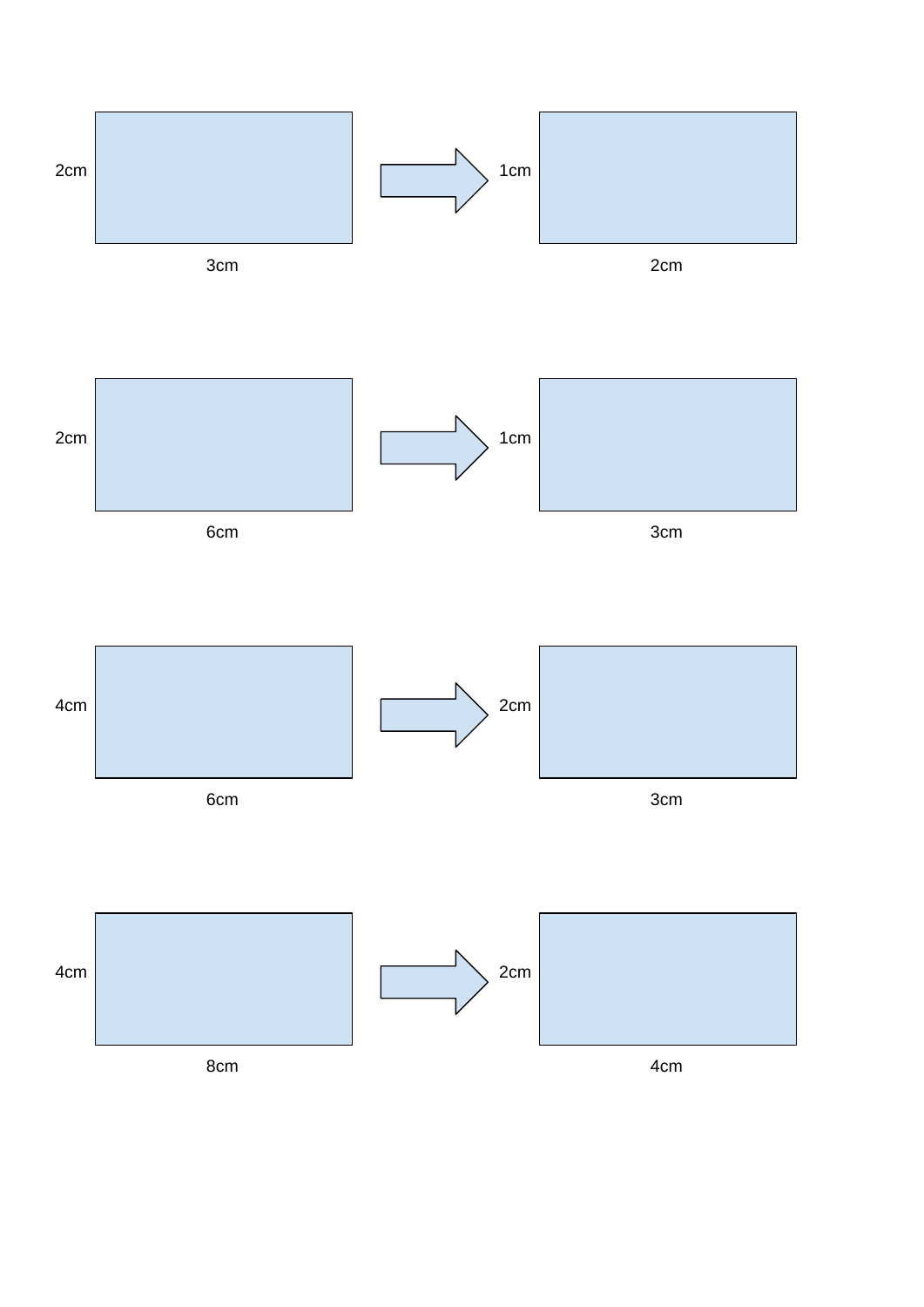6. The scale factor of each enlargement is  $\frac{1}{3}$ . Work out the missing lengths:

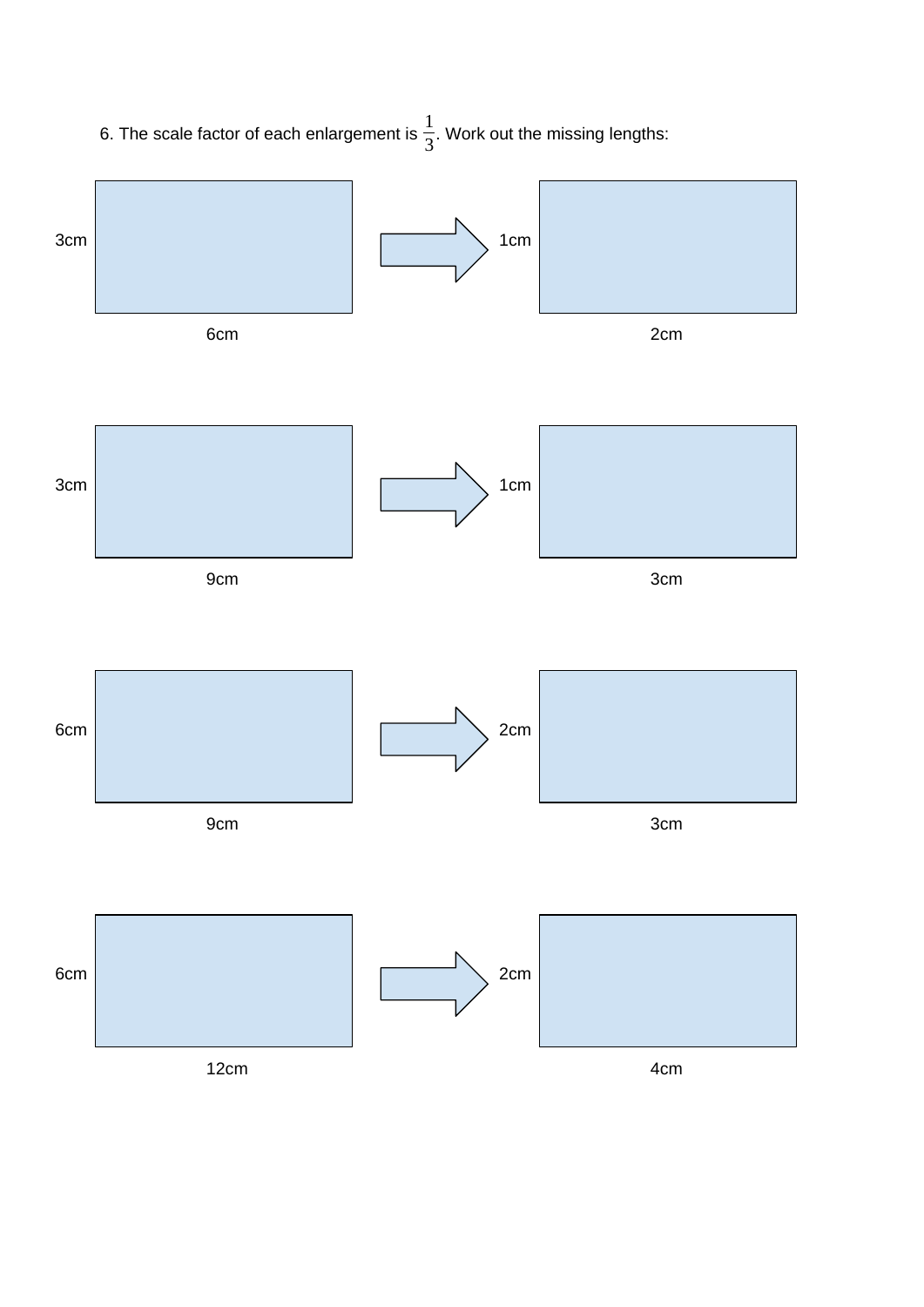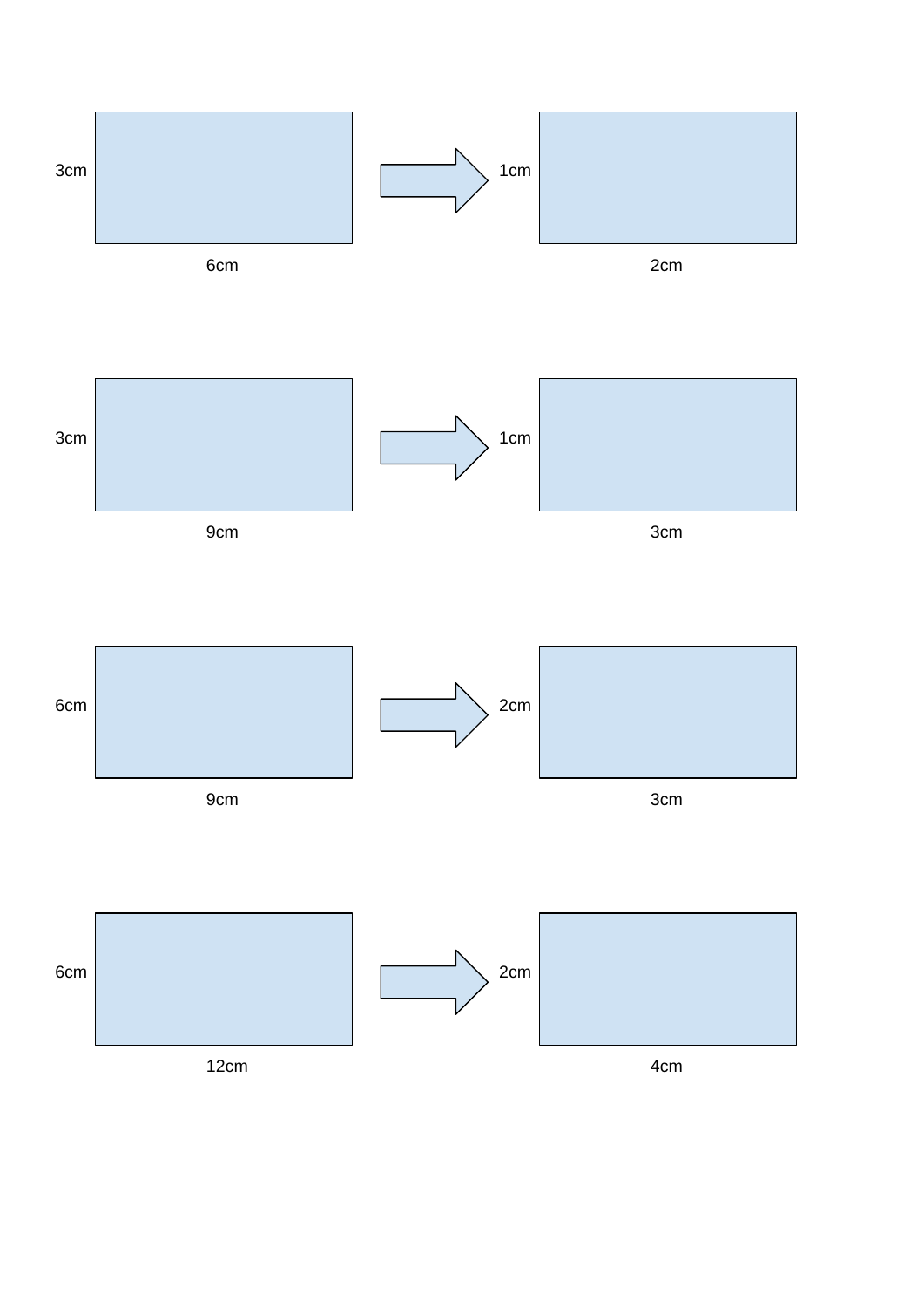7. The scale factor of each enlargement is  $\frac{2}{3}$ . Work out the missing lengths:

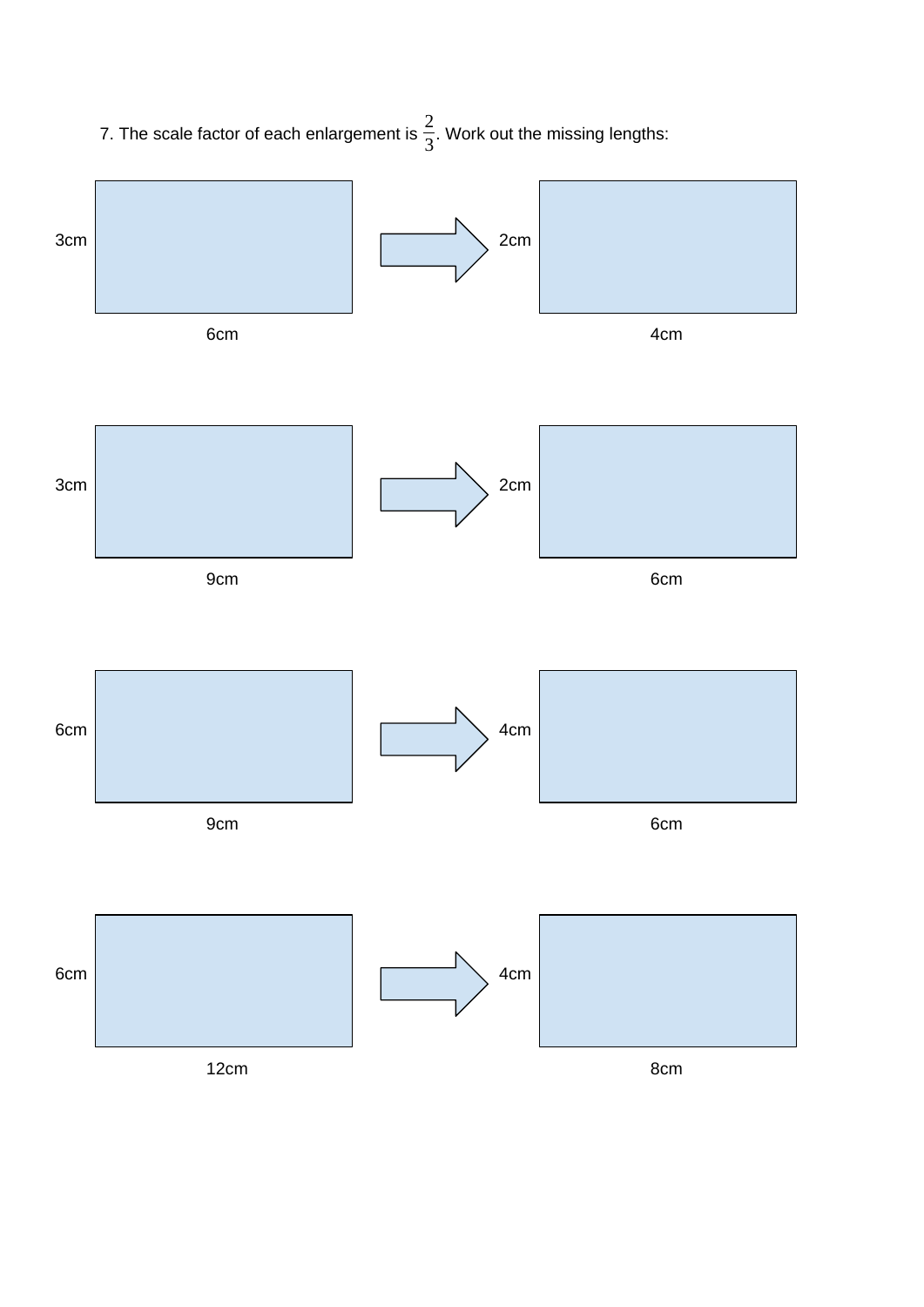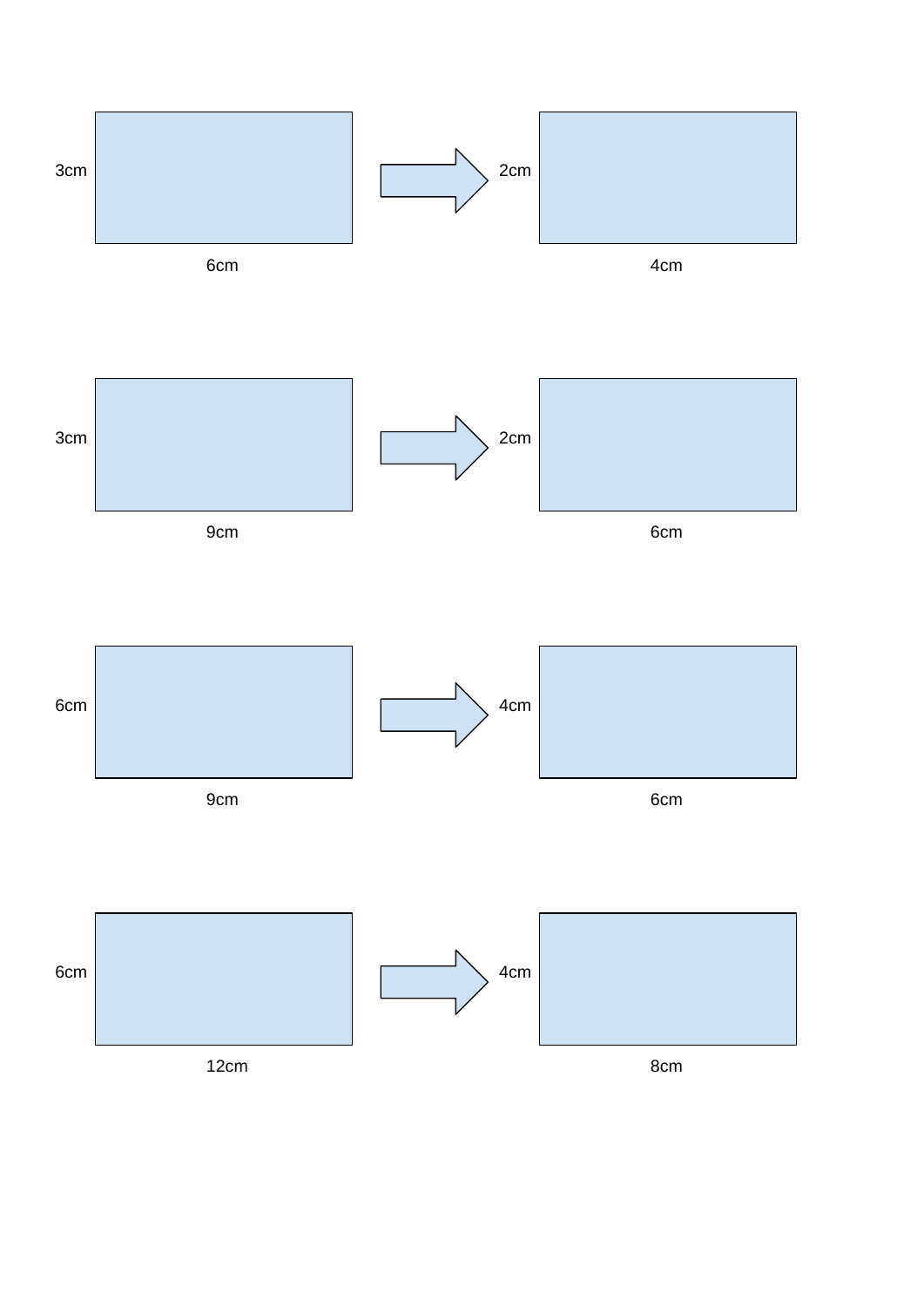8. The scale factor of each enlargement is  $\frac{3}{2}$ . Work out the missing lengths:

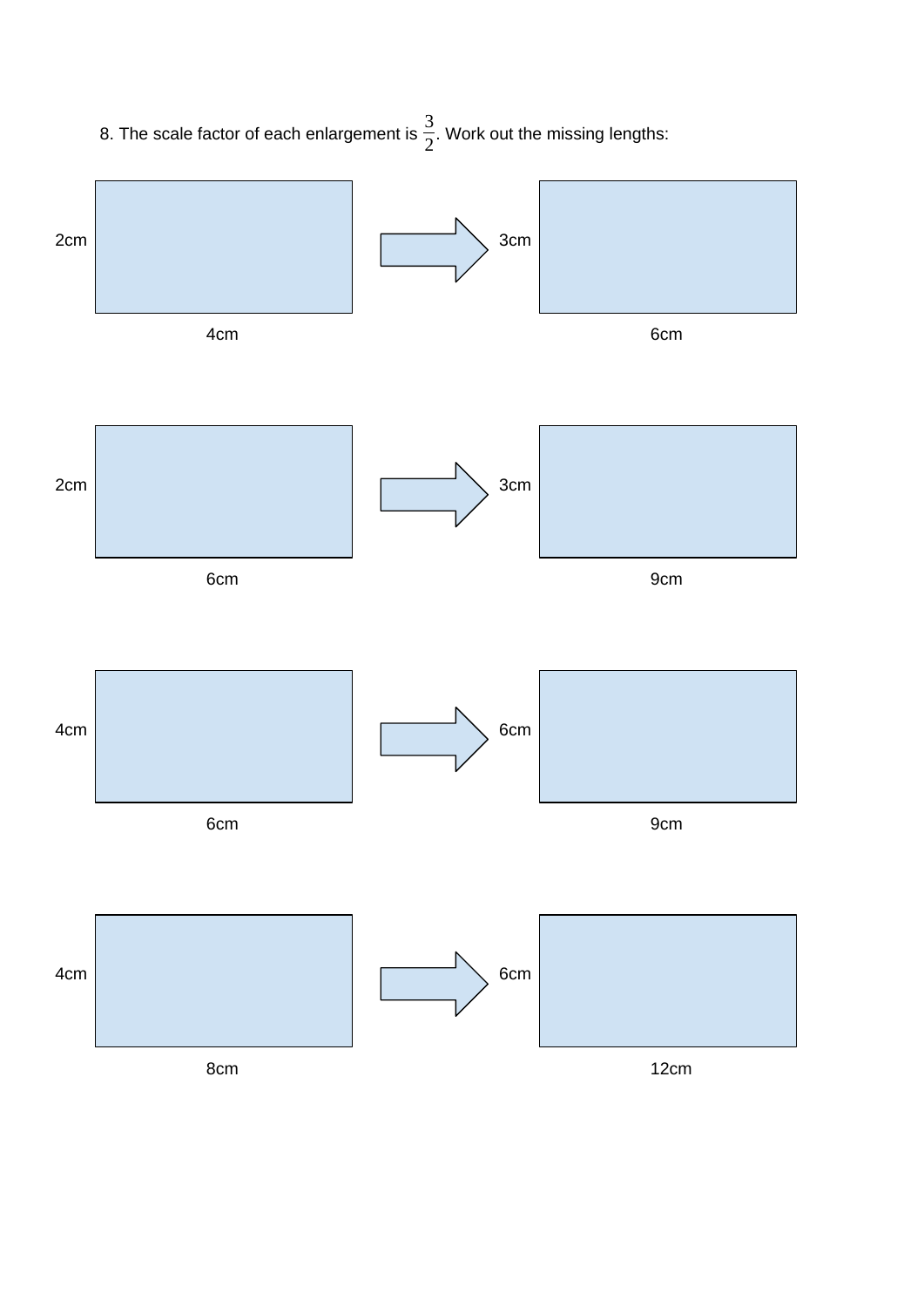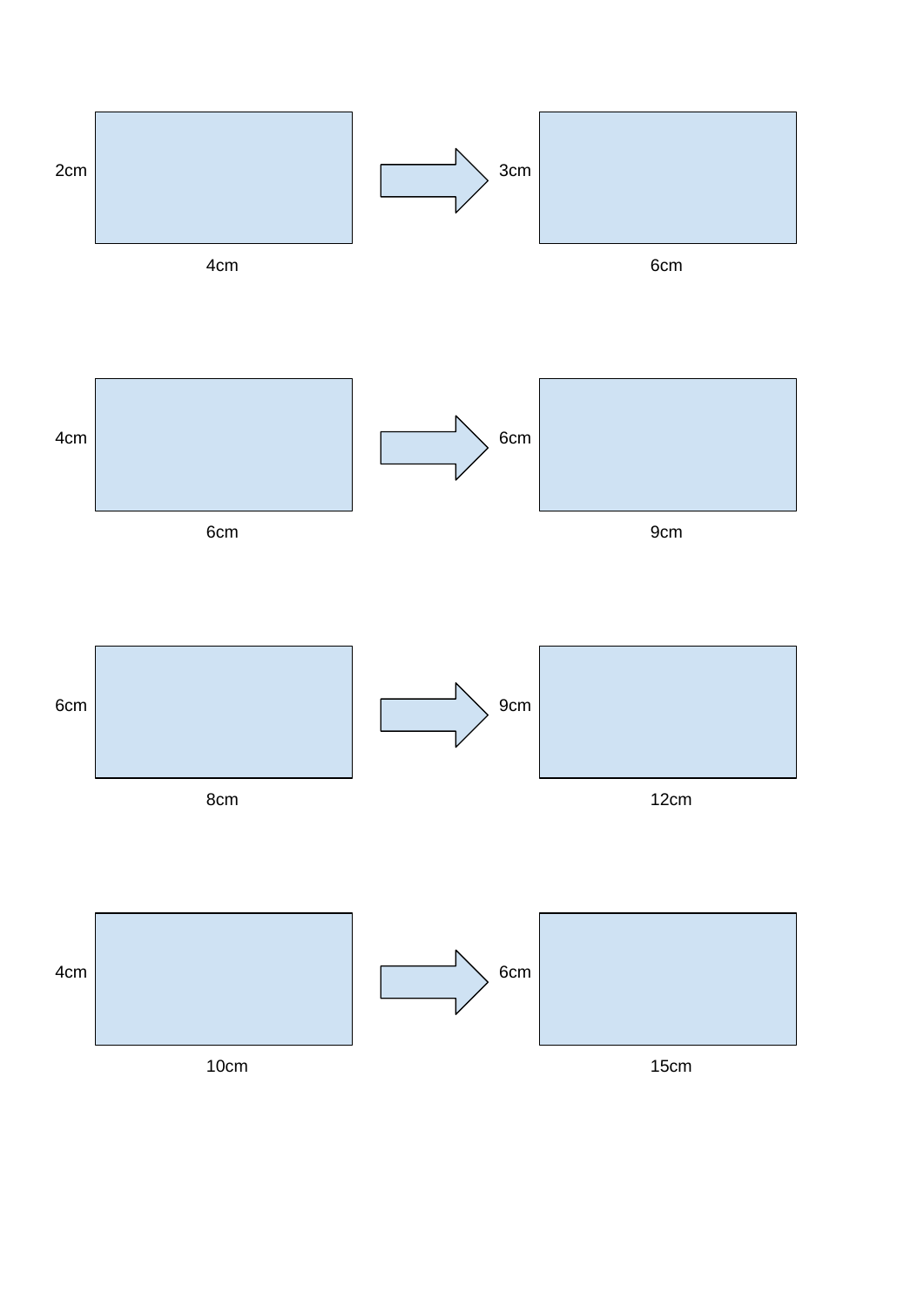# Complete the table:

| Length of original<br>rectangle (cm) | Width of original<br>rectangle (cm) | Scale factor   | Length of enlarged<br>rectangle (cm) | Width of enlarged<br>rectangle (cm) |
|--------------------------------------|-------------------------------------|----------------|--------------------------------------|-------------------------------------|
| $\mathbf 1$                          | $\mathbf{1}$                        | $\mathbf{1}$   | $\mathbf 1$                          | $\mathbf 1$                         |
| $\mathbf 1$                          | $\mathbf{1}$                        | $\overline{2}$ | $\overline{2}$                       | $\overline{2}$                      |
| $\mathbf{1}$                         | $\mathbf 1$                         | $\mathsf{3}$   | 3                                    | 3                                   |
| $\overline{c}$                       | $\mathbf{1}$                        | $\mathbf{1}$   | $\overline{2}$                       | $\mathbf{1}$                        |
| $\mathbf{2}$                         | $\mathbf{1}$                        | $\overline{2}$ | $\overline{4}$                       | $\overline{2}$                      |
| $\overline{c}$                       | $\overline{c}$                      | $\mathbf 1$    | $\overline{2}$                       | $\overline{2}$                      |
| $\overline{c}$                       | $\overline{2}$                      | $\overline{2}$ | $\overline{4}$                       | $\overline{4}$                      |
| $\mathbf 1$                          | $\mathbf 1$                         | $\mathbf 1$    | $\mathbf 1$                          | $\mathbf 1$                         |
| $\overline{c}$                       | $\mathsf 3$                         | $\mathbf 1$    | $\overline{2}$                       | $\mathbf 1$                         |
| $\overline{c}$                       | $\overline{2}$                      | $\mathbf{1}$   | $\overline{2}$                       | $\overline{2}$                      |
| $\mathbf 1$                          | $\mathbf{1}$                        | $\overline{2}$ | $\overline{2}$                       | $\overline{2}$                      |
| $\mathbf 1$                          | $\mathbf{1}$                        | $\mathbf 1$    | $\mathbf 1$                          | $\mathbf{1}$                        |
| $\mathbf{1}$                         | $\mathbf{1}$                        | $\overline{2}$ | $\overline{c}$                       | $\overline{2}$                      |
| $\overline{c}$                       | $\mathbf 1$                         | $\mathbf{1}$   | $\overline{c}$                       | $\mathbf 1$                         |
| $\overline{c}$                       | $\mathbf{1}$                        | $\overline{2}$ | $\overline{4}$                       | $\overline{2}$                      |
| $\mathbf 1$                          | $\mathbf 1$                         | $\mathbf{1}$   | $\mathbf 1$                          | $\mathbf{1}$                        |
| $\mathbf{1}$                         | $\mathbf{1}$                        | $\overline{2}$ | $\overline{2}$                       | $\overline{2}$                      |
| $\overline{c}$                       | $\mathbf 1$                         | $\mathbf 1$    | $\overline{2}$                       | $\mathbf 1$                         |
| $\mathbf{2}$                         | $\overline{c}$                      | $\mathbf 1$    | $\overline{c}$                       | $\overline{c}$                      |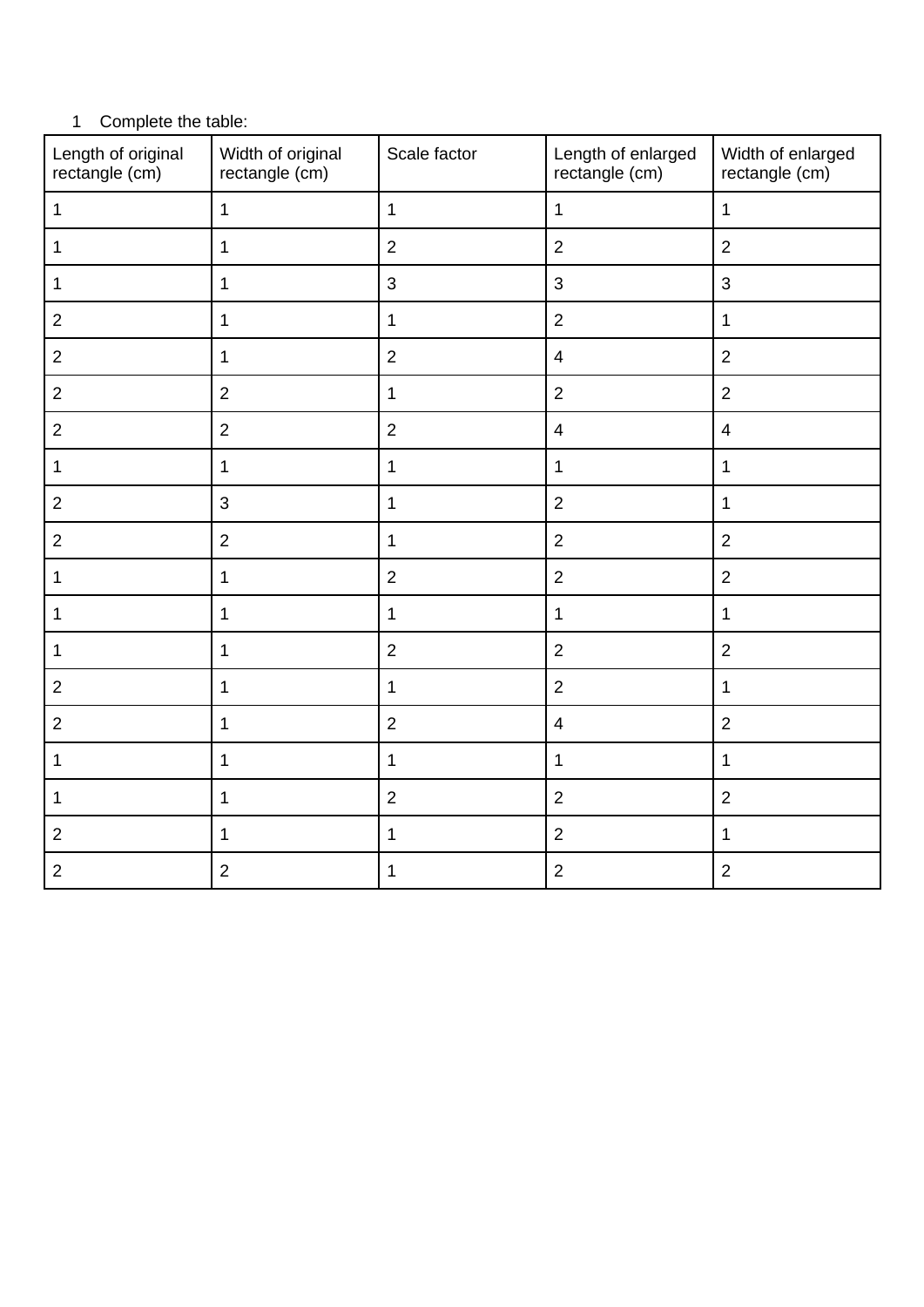# Complete the table:

| Length of original<br>rectangle (cm) | Width of original<br>rectangle (cm) | Scale factor                 | Length of enlarged<br>rectangle (cm) | Width of enlarged<br>rectangle (cm) |
|--------------------------------------|-------------------------------------|------------------------------|--------------------------------------|-------------------------------------|
| $\mathbf 1$                          | $\mathbf 1$                         | $\frac{1}{1}$                | $\mathbf 1$                          | $\mathbf 1$                         |
| $\overline{c}$                       | $\overline{c}$                      | $\frac{1}{2}$                | $\mathbf 1$                          | $\mathbf 1$                         |
| $\mathsf 3$                          | $\mathsf 3$                         | $\frac{1}{3}$                | $\mathbf 1$                          | $\mathbf 1$                         |
| $\mathbf{2}$                         | $\mathbf 1$                         | $\frac{1}{1}$                | $\overline{2}$                       | $\mathbf 1$                         |
| $\pmb{4}$                            | $\overline{c}$                      | $\frac{1}{2}$                | $\overline{2}$                       | $\mathbf 1$                         |
| $\,6\,$                              | $\mathsf{3}$                        | $\frac{1}{3}$                | $\overline{2}$                       | $\mathbf 1$                         |
| $\boldsymbol{9}$                     | $\,6\,$                             | $\frac{1}{3}$                | $\sqrt{3}$                           | $\overline{2}$                      |
| $\overline{c}$                       | $\overline{c}$                      | $\frac{1}{2}$                | $\mathbf 1$                          | $\mathbf 1$                         |
| $\overline{4}$                       | $\overline{c}$                      | $\frac{1}{2}$                | $\sqrt{2}$                           | $\mathbf 1$                         |
| $\,6\,$                              | $\,6\,$                             | $\frac{1}{3}$                | $\overline{2}$                       | $\overline{c}$                      |
| $\,6\,$                              | $\mathsf 3$                         | $\mathbf{1}$<br>$\mathsf{3}$ | $\overline{c}$                       | $\mathbf 1$                         |
| $\overline{2}$                       | $\overline{2}$                      | $\frac{1}{2}$                | $\mathbf{1}$                         | $\mathbf{1}$                        |
| $\overline{4}$                       | $\overline{4}$                      | $\frac{1}{2}$                | $\overline{2}$                       | $\overline{2}$                      |
| $\mathsf{3}$                         | $\mathsf{3}$                        | $\frac{1}{3}$                | $\mathbf 1$                          | $\mathbf 1$                         |
| $\,6\,$                              | $\mathsf{3}$                        | $rac{1}{3}$                  | $\overline{2}$                       | $\mathbf{1}$                        |
| $\,6\,$                              | $\mathsf 3$                         | $\frac{1}{3}$                | $\overline{c}$                       | $\mathbf 1$                         |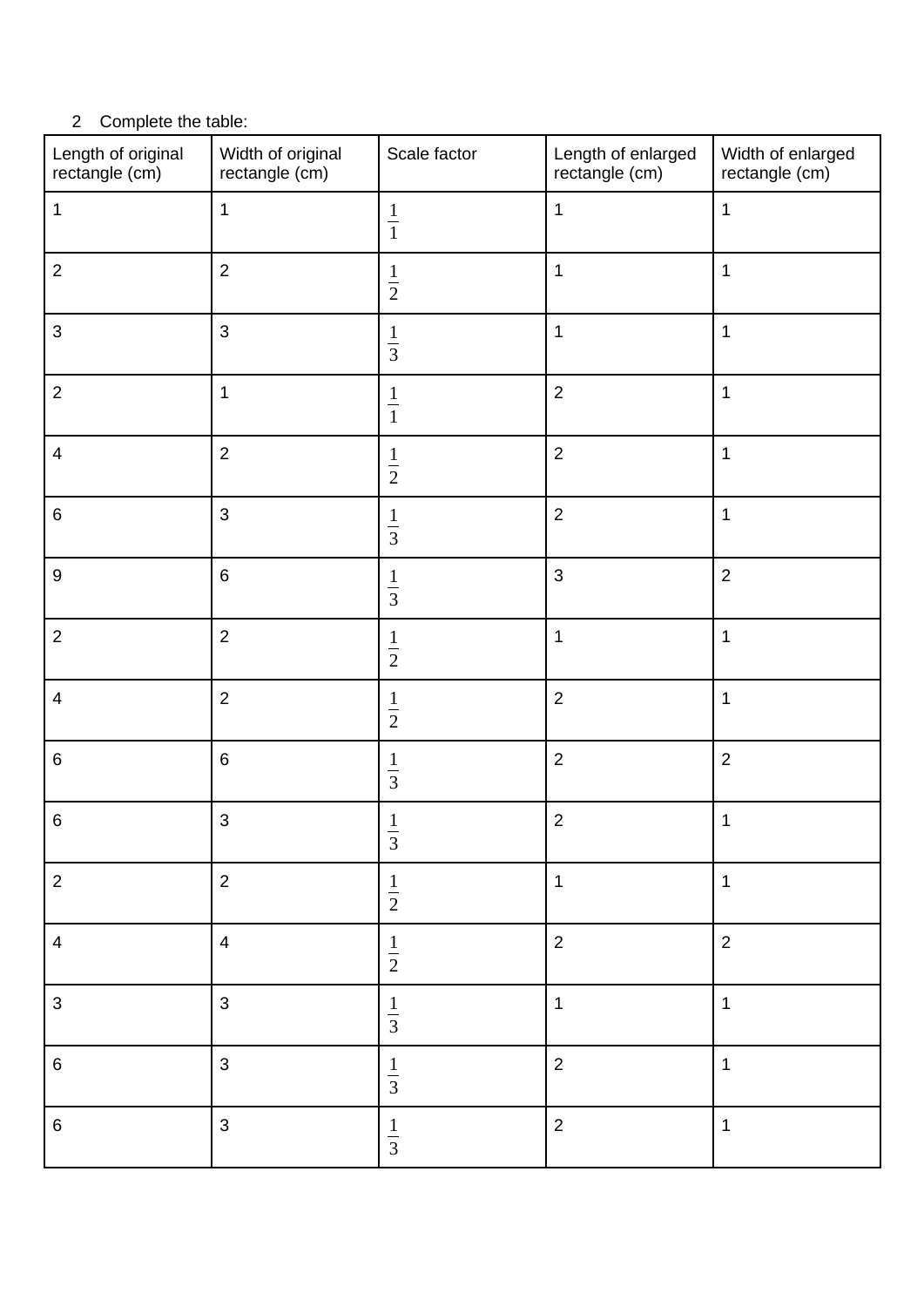| 6  | ~ |     |  |
|----|---|-----|--|
|    |   |     |  |
| 10 |   | 2.5 |  |

## Complete the table:

| . .<br>Length of original<br>rectangle (cm) | Width of original<br>rectangle (cm) | Scale factor | Length of enlarged<br>rectangle (cm) | Width of enlarged<br>rectangle (cm) |
|---------------------------------------------|-------------------------------------|--------------|--------------------------------------|-------------------------------------|
| $\mathbf 1$                                 | $\mathbf 1$                         | $rac{2}{1}$  | $\overline{2}$                       | $\overline{2}$                      |
| $\overline{c}$                              | $\overline{2}$                      | $rac{2}{2}$  | $\overline{2}$                       | $\overline{c}$                      |
| 3                                           | $\mathsf{3}$                        | $rac{2}{3}$  | $\overline{2}$                       | $\overline{2}$                      |
| $\overline{2}$                              | $\mathbf 1$                         | $rac{2}{1}$  | $\overline{\mathcal{A}}$             | $\overline{2}$                      |
| $\pmb{4}$                                   | $\overline{2}$                      | $rac{3}{2}$  | $\,6\,$                              | 3                                   |
| $\,6\,$                                     | $\mathsf 3$                         | $rac{2}{3}$  | $\pmb{4}$                            | $\overline{2}$                      |
| 8                                           | $\,6\,$                             | $rac{3}{2}$  | 12                                   | 9                                   |
| 3                                           | 3                                   | $rac{2}{3}$  | $\overline{c}$                       | $\overline{c}$                      |
| $\,6\,$                                     | $\mathsf{3}$                        | $rac{2}{3}$  | $\overline{4}$                       | $\overline{c}$                      |
| $\overline{2}$                              | $\overline{c}$                      | $rac{3}{2}$  | $\mathsf{3}$                         | 3                                   |
| $\overline{\mathbf{4}}$                     | $\overline{4}$                      | $rac{3}{2}$  | $\,6\,$                              | 3                                   |
| $\overline{c}$                              | $\overline{2}$                      | $rac{3}{2}$  | 3                                    | 3                                   |